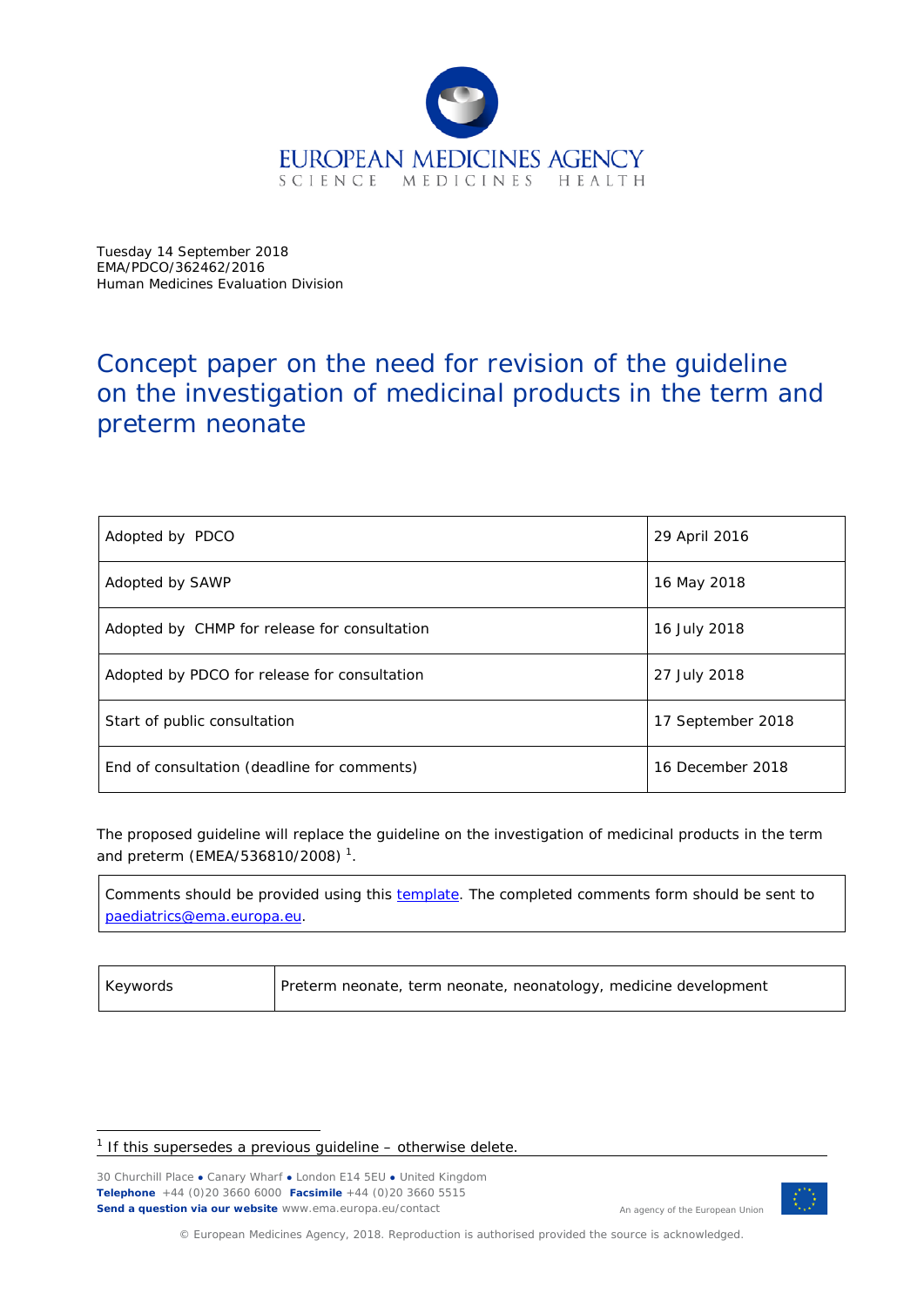# **1. Introduction**

Term and preterm neonates represent the most vulnerable subgroup of the paediatric population with the highest rate of unauthorised or off-label used medicines across the entire paediatric population.

The Guideline on the investigation of medicinal products in the term and preterm neonates was prepared during the period from 2007 to 2009 and came into effect in 2010 (EMEA/536810/2008). Considerable experience of assessing PIP applications covering neonatal age subset has been gained since then and it has become apparent that some essential questions arise repeatedly during the assessment of Paediatric Investigation Plans (PIP) applications for products intended to be investigated and used in neonates. Furthermore, in recent years there has been increasing debate about neonatal research trends and standards, suggesting that the existing guidance even though approved only 5 years ago is not adequately addressing issues associated with the development and investigation of products in term and preterm neonates.

Therefore it seems that there is a need to update currently available guidelines regarding the nonclinical and clinical development of medicinal products in neonates in accordance with current trends in neonatal terminology, and issues encountered and experience gained during assessment of several PIP applications involving neonatal population. Input will be sought from relevant working parties, committees and experts.

#### **2. Problem statement**

Several items further detailed below warrant a discussion whether the current guideline should not be revised.

The current guideline includes more general principles for conducting clinical studies in neonates. Considerable experience has been gained from the assessment of PIPs involving development of medicinal products for neonates indicating that there is a need to reflect this in updated and more specific recommendations regarding non-clinical models of neonatal conditions, models for the demonstration of efficacy of medicinal products in term and preterm neonates, evaluation of short and long term safety as well as use of available tools and biomarkers.

Furthermore, over recent years there have been an increasing awareness and discussions about neonatal research trends and standards, suggesting that the current guidance could benefit from an update in several areas to better address issues concerned with the development and investigation of products in term and preterm neonates.

A review of the guideline in order to consider new clinical developments in neonatology, to improve the quality and consistency of neonatal research, as well as avoid unnecessary studies in this highly vulnerable population seems appropriate.

# **3. Discussion (on the problem statement)**

The following critical aspects should be discussed in the update of the guidance document:

a) According to the current Guideline neonates are the group of children from birth up to and including the age of 27 days, including term and preterm neonates. This should be revised taking into account most recent and commonly utilised classification system based on postmenstrual age (PMA) more specifically addressing enzyme and organ system development and maturation in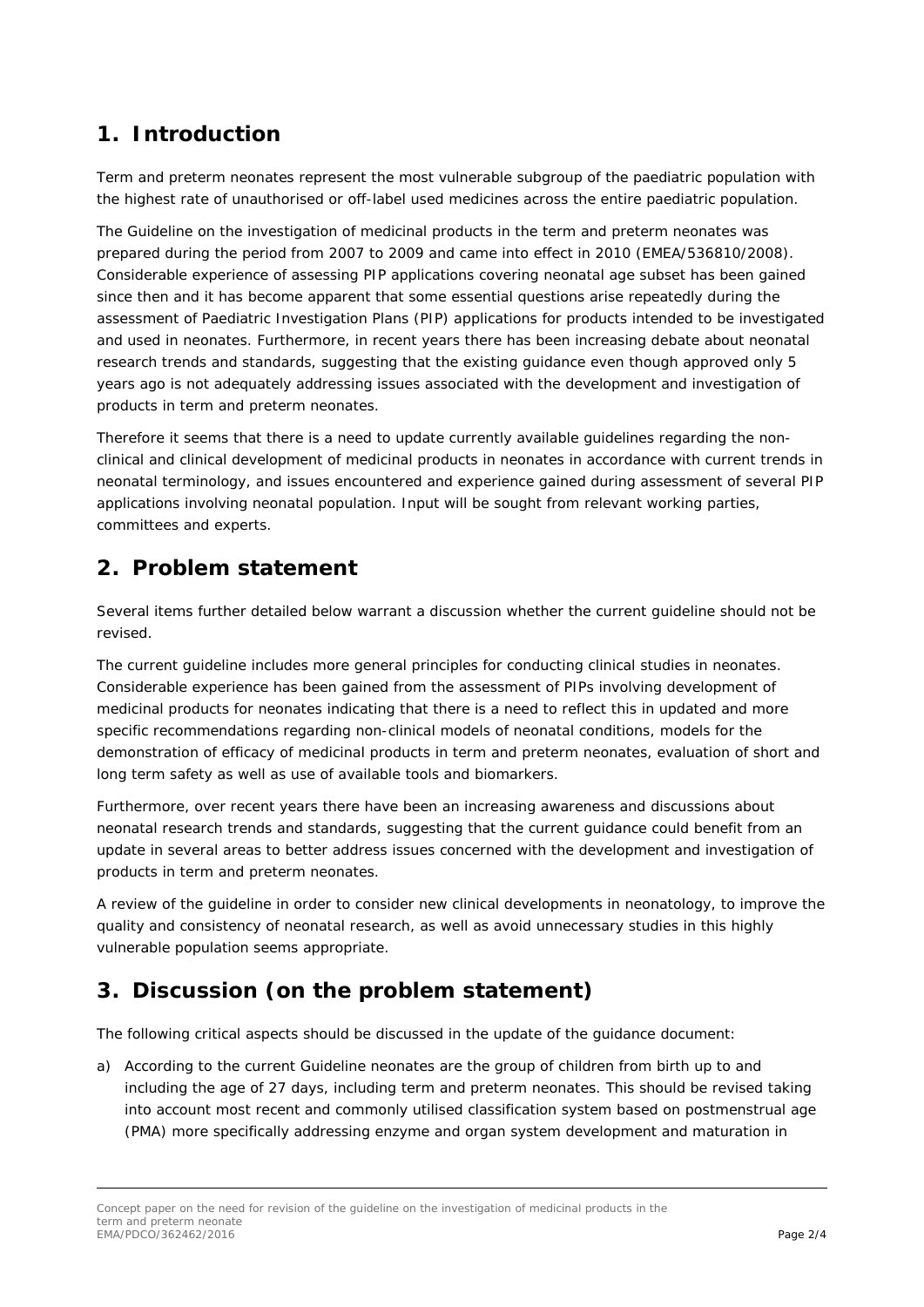preterm neonates. In accordance with the most precise modern definition the neonatal age for preterm neonates is considered the age period up to 44 full weeks of PMA.

- b) Greater emphasis should be placed on the importance of aspects associated with study design, identifying standard measures and/or timelines where appropriate, e.g. choice of response variables, assessment time points and observation duration and intervals, in the context to the expected and clinically relevant effects. Study design should consider possibility to differentiate between treatment effect and impact of various confounding factors typically influencing outcomes of neonatal conditions. For example, timing and criteria for neurodevelopmental outcomes, neonatal asphyxia criteria, diagnosis and monitoring of neonatal seizures, and prematurity-related conditions, etc.
- c) Development of proper animal models for specific neonatal conditions (more targeted designs).
- d) The differences of pharmacokinetics, pharmacodynamics and dose finding in different neonatal subgroups could be updated.
- e) Special attention should be paid on the rationale for dose selection in this delicate age group; whether it is based on allometric scaling, body surface area (BSA) or linear scaling, it shall be properly justified.
- f) PK/PD extrapolation, modeling and simulation approaches, supporting dose selection and extrapolation of efficacy from other age groups has evolved significantly over the last years and must be correctly addressed. Extrapolation of safety from other age groups to neonate is usually not possible, but should be considered where available evidence is supportive.
- g) The current outcome assessment scales could be reviewed and the importance of use of validated scales should be emphasized.
- h) Eventual differences in the manifestations of the disease among neonates (pre- through to postterm) and children should be addressed in drug development.
- i) There should be a greater focus put on organ and enzyme system maturation differences across the neonatal subgroups (term, preterm, extremely preterm neonates, small for gestational age), including coverage of more recent data on developmental pharmacology.
- j) Consideration could be given to the development and validation of biomarkers (surrogate markers or surrogate endpoints) for diagnosis and outcome evaluation, e.g. neonatal sepsis or neonatal asphyxia.
- k) Consideration could also be given to the extrapolation of fetal (intra-uterine) data to preterm neonates.
- l) Specific attention should be paid to various long-term outcomes serving a particular interest to neonatal studies, including developmental effects.
- m) Particular focus should be given to update of neonatal formulation issues in relation to the recent Paediatric Quality Guideline (2014), excipient labelling and specifically addressing challenges with excipients.
- n) Overall harmonization and update of terminology and definitions is required.